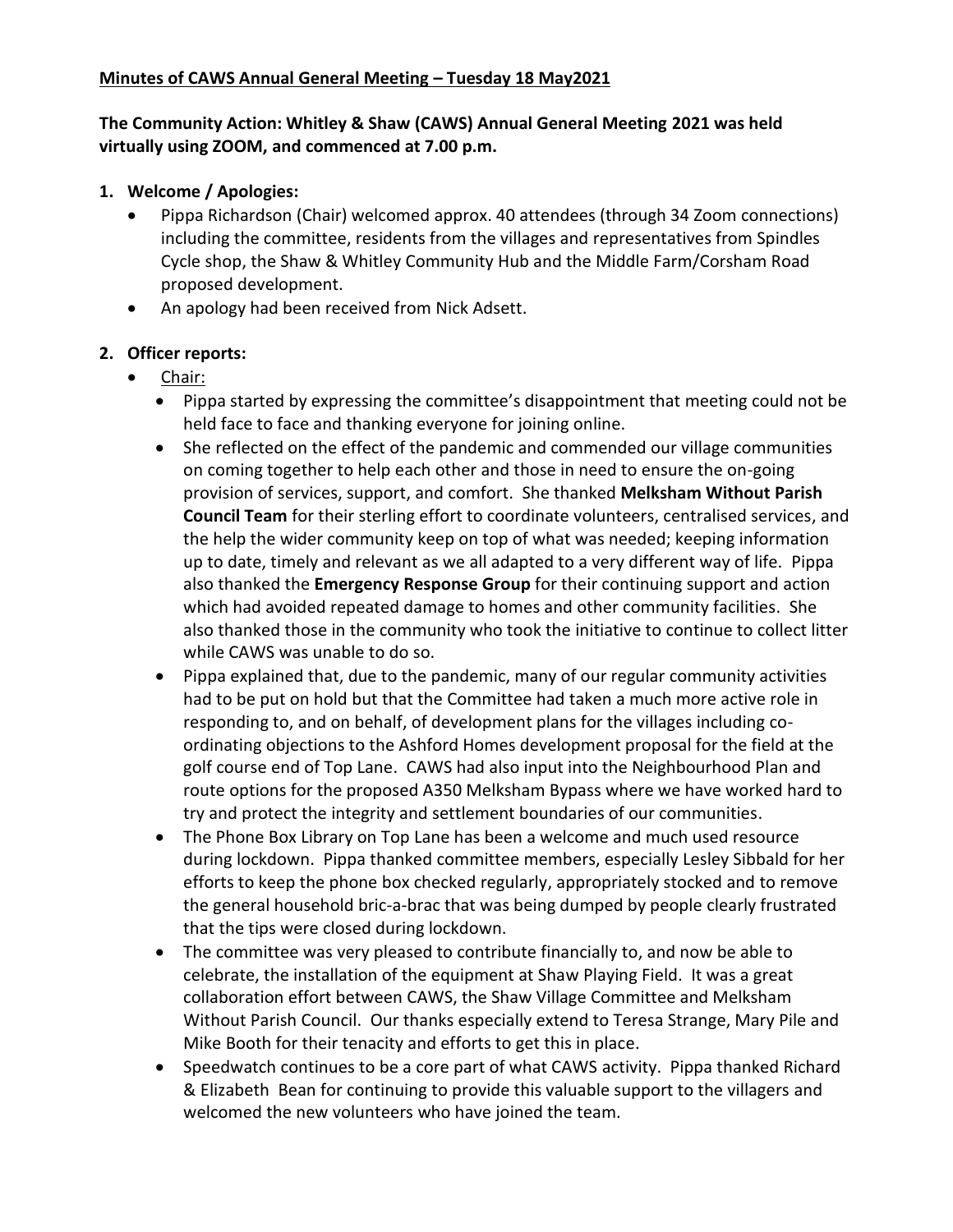- Pippa then explained that, after many years of devoted service to CAWS we reluctantly said goodbye to Brian Roberts who relocated with his wife to be closer to family in Dorset. Brian had served as our treasurer since CAWS started. His support and commitment is hugely appreciated and we wish him and his family well for the future. Joan Boorer has taken over the role. We welcome her to the team and wish her well in her attempts to transfer our banking arrangements – another Covid challenge!
- Pippa then explained CAWS role on the subject of the village shop, which has been an emotional and / or divisive matter for many. Our role was to try to represent the views of the entire community. We voted as a committee, ahead of attending the Parish Council Meeting, not to stand in the way of the previous owner's desire to convert to a dwelling in light of a failed business venture. We have engaged with and participated in a variety of activities in support of various community members who are actively exploring alternative options and will continue to do so. We welcome Tom Skinner and his family to the village and look forward to supporting his venture for the premises.
- Finally, Pippa looked forward to establishing a more regular drum beat of our community activities as lockdown eases. We are always looking for new members and would welcome interest from villagers who wish to get involved and develop our activity for the betterment of us all.

# • Treasurer:

- Joan provided an overview of the accounts for 2020, as follows:
	- $\circ$  On the 1<sup>st</sup>January the opening balance was £5,762, broken down as follows; CAWS - £3,352. / CEG (Community Emergency Group) - £72 / Recreation Fund - £2,338.
	- o During the year CAWS received a grant of £700 from MWPC £500 to CAWS and £200 to CEG. The CEG also received a grant of from the Area Board to purchase an inverter generator for their emergency muster point at the Reading Rooms. A second-hand unit was obtained from Broughton Gifford Scout Group for £250, the remaining £20 will pay for the fuel needed to power it.
	- o Other expenses in 2020 included: Insurance £292, £15 for 2-hour hire of the Reading Rooms in July, £26 for leaflets informing residents about the proposed development in First Lane, and £17 to the Garden Club to pay for compost for the planter.
	- o Therefore, the closing balance on 31st December 2020 is £6,132, totals as follows: CAWS - £3,517, CEG - £277 Recreation Fund - £2,338. The new play/gym equipment at Shaw Park was installed at the beginning of this month so this money will be paid out for that.
- Roger Hatherall has audited the accounts and certified that the above is a true record.
- Following Brian's resignation, it became necessary to amend the bank mandate to cover the new Office Bearers. This has proved a complicated task which has yet to be resolved, despite many lengthy phone calls and much correspondence. The committee therefore agreed to close the Natwest account and open a new one with Lloyds. This is in progress and, once the Recreation Fund money has been paid, the balance will be transferred into the new account.
- Secretary: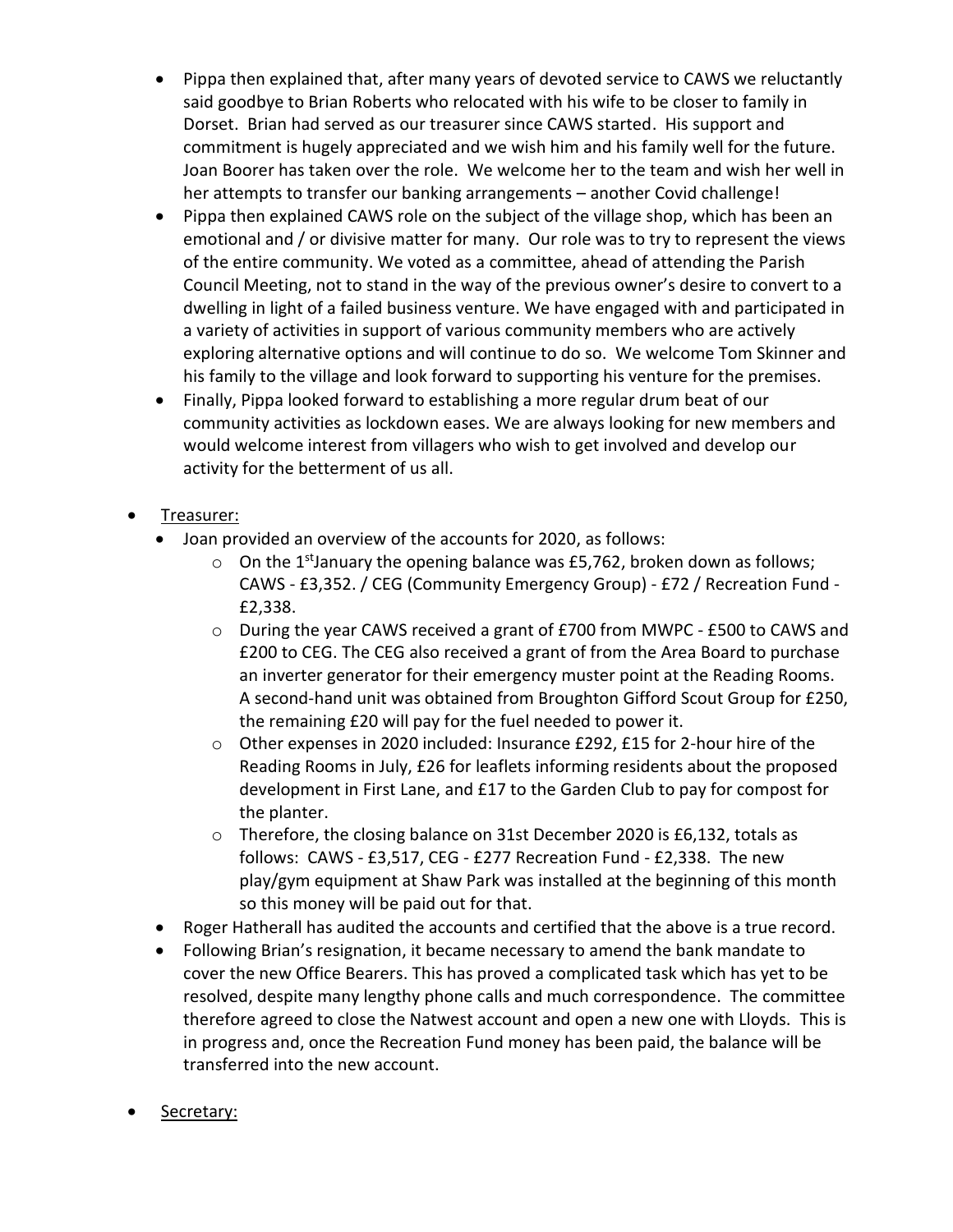- Lesley Sibbald reported that her normally routine secretarial duties had also changed significantly due to the pandemic. In addition to writing and distributing notes and agendas for meetings, the past year had resulted in much more information to be disseminated to the community at large. This had included- Updates on Council activities and decisions, Travel disruptions, planning & development consultations and most importantly, COVID 19 announcements.
- Lesley had also coordinated (and contributed to) several Newspaper and Connect articles during the year and had regular liaison with MWPC on issues such as the identification of work requiring attention from the parish steward / planning proposals / shaw park play equipment and the perennial problem of dog mess.
- Finally, Lesley reported on a new group that had recently started Melksham Community Group Network – which is open to anyone involved in the management of any kind of voluntary group, club or charity in the Melksham area.

#### **3. Reports on other CAWS Activities**

- Phone Boxes / Library: Lesley confirmed that the phone box library had been a valuable resource during lockdown but had become a depository of various 'other' articles. Renewed notices and adverts on the Shaw & Whitley Facebook page had improved the situation. She also thanked the (unknown) resident who had started to share the task of maintaining order of the books.
- Litter Picks: Pippa hoped that CAWS would restart official litter picks in July.
- Speedwatch: Richard Bean reported that the voluntary Community Speed Watch (CSW) team, which has been active in the villages for nearly ten years, resumed the task on the 28<sup>th</sup>March when the Covid 19 restrictions were eased. During the lock-down period three volunteers completed the course to join the team.
- Richard provided the following details of recent watch sessions:
	- o In April 3040 vehicles passed us while on watch.
	- o Of which 508 were travelling above the 30mph limit.
	- $\circ$  We noted 435 were travelling at speeds between 30 and 36 mph.
	- o We recorded 64 were travelling at speeds between 36 and 39mph
	- o And 8 were traveling at speeds between 40 and 44mph
	- o Plus 1 travelling at speed above 45mph
	- As a rule, we find at least 10% cannot or do not bother to control the vehicle within the legal limit. Of course, when we are taking note of speeders other vehicles frequently slip past, unnoticed /and not recorded. But with lockdown easing, more team members fully trained and able to help, the May, June and July figures will hopefully be lower and should certainly be more accurate.
- Community Emergency Group (CEG): Jonathan Rumens provided an update on CEG activity since the last AGM. It had been another strong year, working with the council to introduce natural-flood-management and to respond to bonfire irritants during the first lockdown, which were causing difficulties for people with breathing difficulties. The CEG had successfully helped avoid flooding to the vicarage in early 2020 and were actively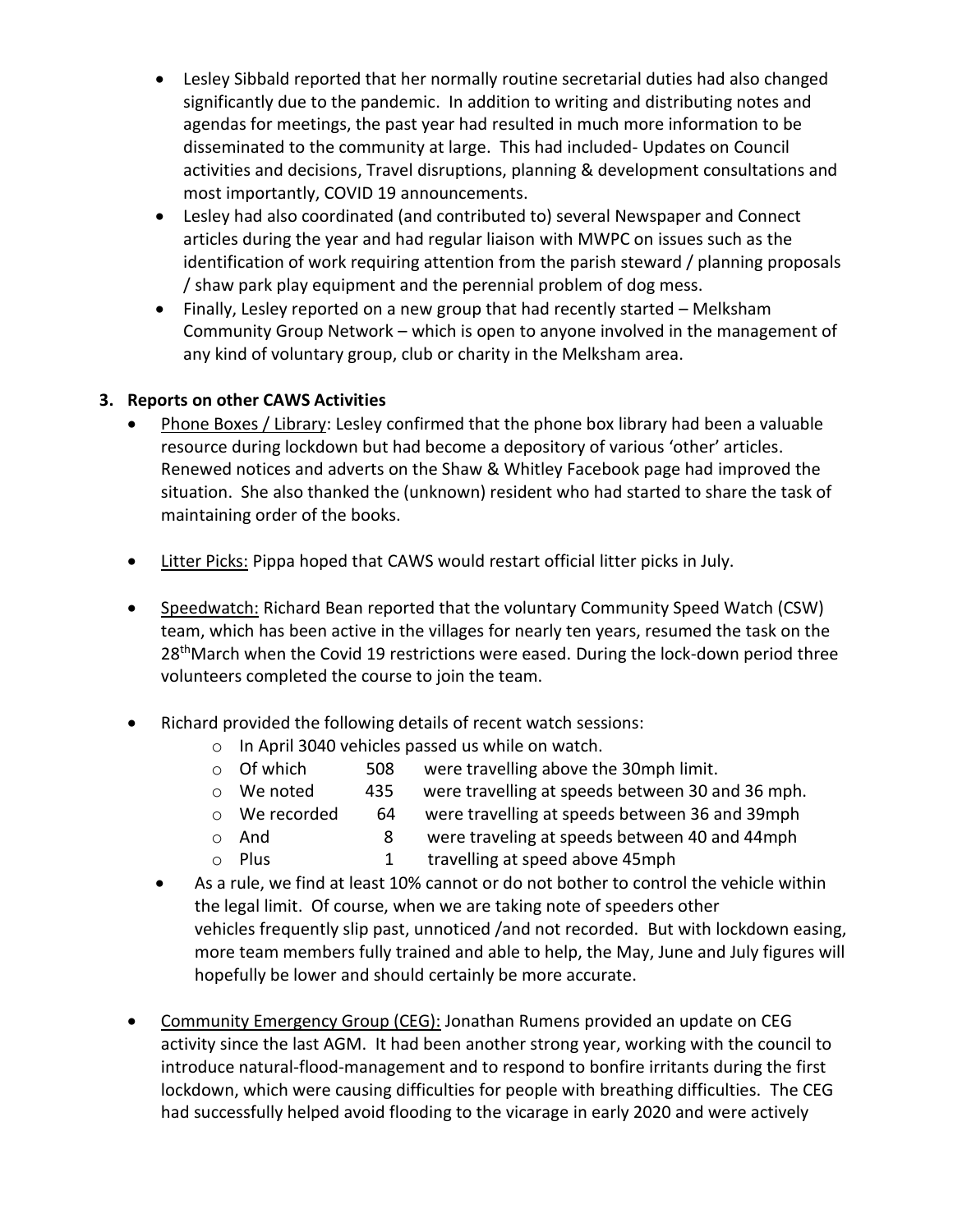involved in supporting the community during the pandemic, with help such as medicine collection and weekly shopping. Jonathan encouraged residents to use the MyWilts online app to report any problems.

• Recreation Fund – Shaw Play Park: Mike Booth explained that the provision of new equipment at the park had been a driving force in CAWS being set up. He was therefore delighted to see it coming to fruition and thanked everyone involved. CAWS funding had been matched by the council. A consultation exercise had identified a preference for equipment / activities for older children / adults.

#### **4. Election of Officers**

#### The following officers were elected**:**

Chairman – Pippa Richardson. Proposed by Lesley Sibbald, seconded by Joan Boorer Treasurer – Joan Boorer. Proposed by Pippa Richardson, seconded by Maureen Hibbott. Secretary – Lesley Sibbald. Proposed by Pippa Richardson, seconded by Ange Ferris. Committee – The existing committee confirmed that they would continue. All in attendance were invited to consider joining the committee by emailing the CAWS email account.

## **5. Update and Discussion on Whitley Shop Proposals**

Pippa introduced this item by explaining that the committee had invited representatives from Spindles Cycle shop, The Shaw & Whitley Community Hub and the Middle Farm/Corsham Road proposed development to talk about their proposals and respond to any questions.

- Spindles**:** Karen Baker explained that Spindles were really pleased to be expanding their Corsham -based business to Whitley where they planned to build, repair and sell bicycles. They also hoped to run a small coffee shop and had been working with the Community Hub to provide space for a small community shop. They planned to have a 'soft' opening soon, followed by a formal launch later.
- Shaw & Whitley Community Group: Alison Candlin shared a slide presentation on the group, including their team, mission, and their journey so far. She explained that this would be a community resource and reported that their survey indicated that 67% positive response to the concept. Note: **Alison's presentation can be seen on their webpage.** [Shaw & Whitley Community Hub.](https://whitleycommunityhub.com/)
- Alison finished by answering several questions as follows:

Q. Who will carry the loss if the project fails?

A. The company must build in protection in its business plan so that any shareholders do not suffer any financial loss. Also the Shop will trade through a limited company and like any other company any debts will be the responsibility of the company, rather than its shareholders.

- Q. Will the Business Plan be published first?
- A. The Business Plan will be included in the Share Prospectus.
- Q. Are you looking at the option for including a Post Office?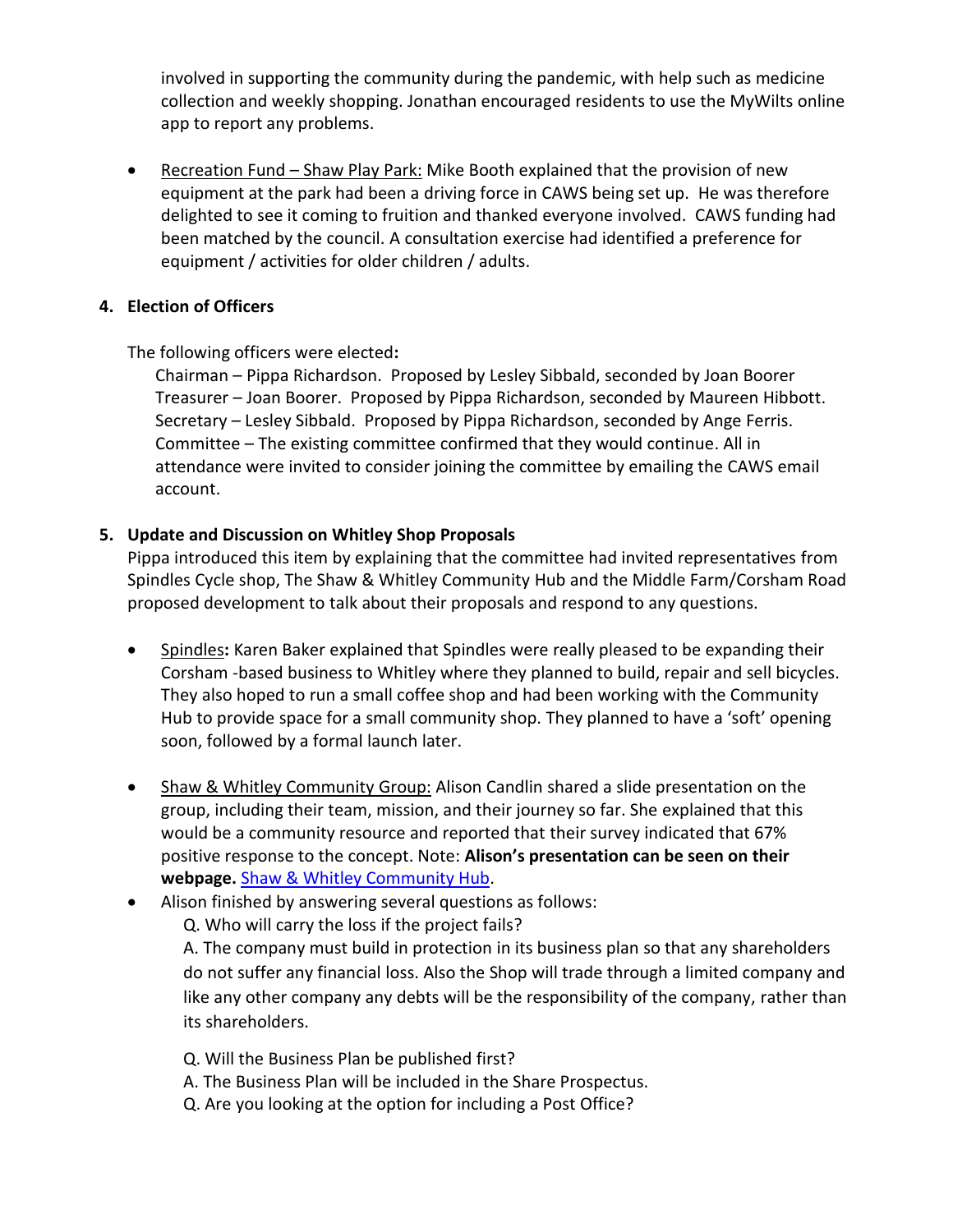A. The Community Hub are in dialogue with the Post Office about how services might be provided in the future.

Q. What measures are you taking to resolve parking issues?

A. The new coffee shop is unlikely to encourage as many cars from outside the villages as the Toast Office did. Also there is obviously expected to be more cyclists than before.

- Middle Farm Development: Abi and Clinton Dicks introduced themselves and explained that they had submitted (to the Wiltshire Neighbourhood Plan) an outline proposal for a small development of (approximately) 18 houses off Corsham Road. This would be the first major development in Whitley for over 35 years and would include several affordable houses. The proposal included a play area, a pedestrian crossing over Corsham Road and a purpose-built shop. The shop could include a variety of good / services, including post office / dry cleaning 'agent' / café and electric vehicle charging. The plans were still in the early stages and a community consultation would be undertaken before any firm decisions were taken.
- Abi finished by answering several questions as follows:

Q. Will the shop have a separate access?

A. This is still to be determined, but the initial thinking is that there will be a single entrance from the Corsham Road for the housing and the Shop but with rear access to the shop for deliveries.

Q. Which Developer are you using?

A. The developers have not yet been selected. Abi and Clinton are likely to manage the early stages of the process themselves before final selection of the developer.

Q. Will the developers be committed to building a shop?

A. Yes. This will be part of the contract with the developers.

Q. Is a crossing on Corsham Road practical?

A. This is judged to be practical and should help to reduce traffic speed along the Corsham Road, but this is ultimately a matter for the Highways Division to determine.

Q. Your illustration suggests 24 houses not 18?

A. The Neighbourhood Plan is based on approx. 18 houses. Abi was clear that the exact number had not yet been fixed and the 24 houses shown on the preliminary design was illustrative only. She said that if there were to be 18 houses, 6 would be affordable houses.

Q. What design style do you envisage?

A. The build style will be in keeping with the locality.

Q. What is your timescale.

A. We don't yet know, but 3 years is seen as the average for this type of development.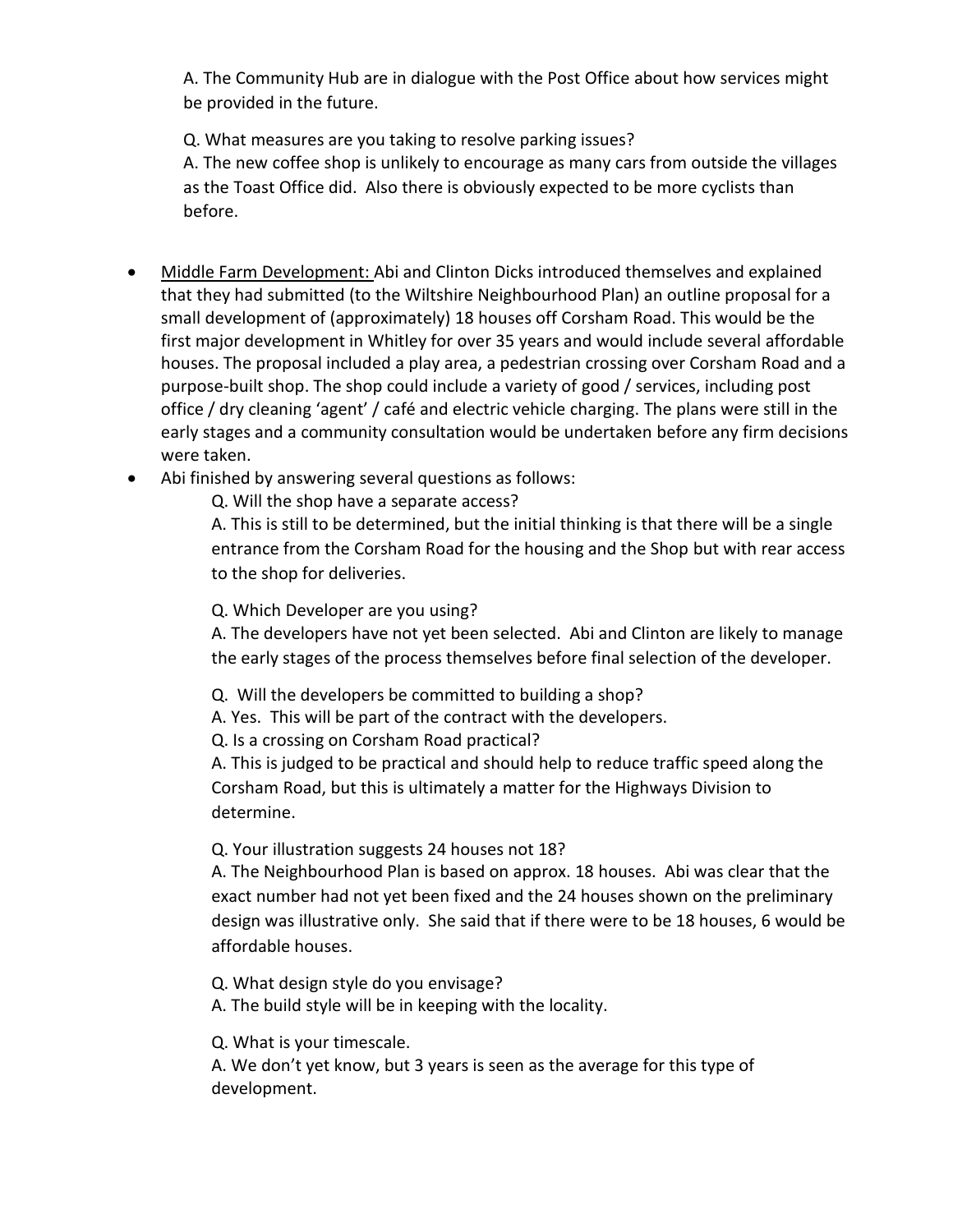Q. The development is outside the current village boundary, is this not inviting further development?

A. This development is outlined in the Neighbourhood Plan. It is the only such development in our community in the Plan and has had positive support from the community to date. Pippa said that CAWS had supported this development in the Plan consultation on condition that it did not create a precedent for other development outside the existing boundary. Abi said that this development would be away from the Shaw/Whitley boundaries and would be naturally limited by Westlands Lane.

Q. Would traffic calming measures on Corsham Road be considered?

A. This is possible, but the Highways Division would take the lead on this.

Q. What would CAWS role be in this development?

A. Pippa explained that CAWS role is simply to contribute to the debate on behalf of the residents of Shaw & Whitley villages. CAWS is not directly connected / involved in the project. Pippa went on to say that CAWS main role is to support the community and to help find solutions that are the best fit for its stakeholders. It has developed a proactive, supportive and positive challenge approach to development over the last few years, doing its best to reflect the voice of the community, and that approach would apply to this development.

Q. What flood prevention would be addressed?

A. The site is some way away from the floodplain around South Brook but nevertheless attention will be paid to potential flooding risk and the impact on the rest of the village in the design of the scheme. A flood survey would be undertaken as a standard procedure.

- And took note of the following:
	- o Any future flyers should clarify the author, to avoid confusion with the Community Group.
	- $\circ$  Motorists frequently speed into Whitley from the Whites Corner direction. Safety would be improved if the entrance to the development was further down Corsham Road.

# **6. CAWS Committee Meetings**

# **The next meeting will take place on Tuesday 22 June at 1930, in The Head Shed, First Lane, Whitley**.

NB- Date changed from 15<sup>th</sup> to allow the meeting to be held indoors.

It was agreed to defer agreement on future dates / preferred days until the first meeting.

7. **Closure.**